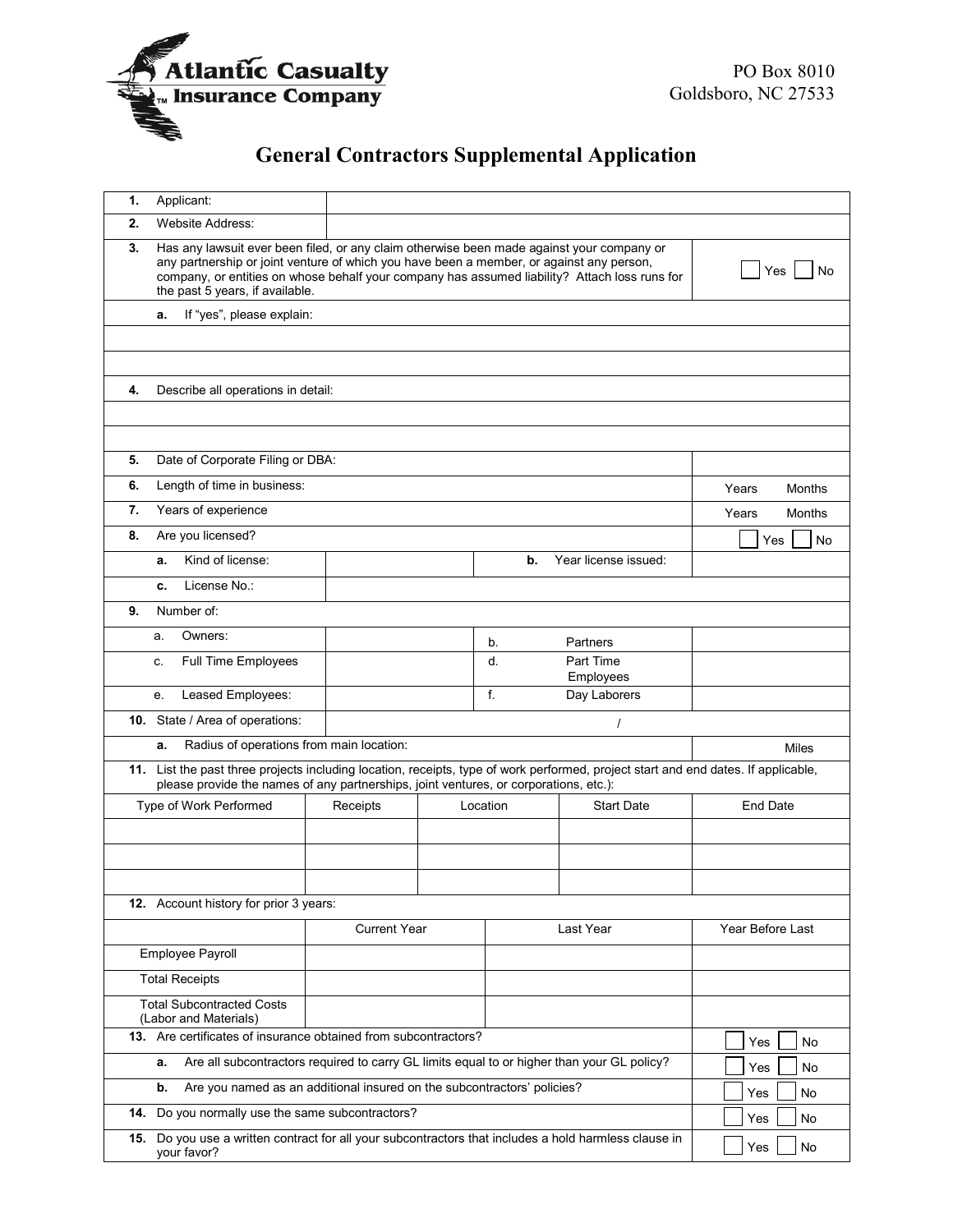

| 16. How long are certificates retained after the completion of work:                                                              | Years /              | Months              |                             |                                          |           |                |  |
|-----------------------------------------------------------------------------------------------------------------------------------|----------------------|---------------------|-----------------------------|------------------------------------------|-----------|----------------|--|
| 17. Do you use a standard service contract or agreement that sets out your responsibilities?                                      |                      |                     |                             |                                          |           | N/A<br>No      |  |
| Please attach a sample copy of your contract, agreement and/or warranty:<br>a.                                                    |                      |                     |                             |                                          |           | Attached       |  |
| 18. Do you ever assume responsibility for any injury or property damage the may occur                                             |                      |                     |                             |                                          |           | No<br>Yes      |  |
| regardless of who may have caused the injury or damage?<br>19. Are all jobs inspected by a foreman or supervisor upon completion? |                      |                     |                             |                                          |           |                |  |
|                                                                                                                                   |                      |                     |                             |                                          | Yes       | No             |  |
| 20. Is there a written record of the inspection made and retained with the job file:                                              |                      |                     |                             |                                          | Yes<br>No | N/A            |  |
| 21. Operations performed by subcontractors for you:                                                                               |                      |                     |                             |                                          |           |                |  |
| Operation                                                                                                                         |                      |                     |                             |                                          |           | Percentage     |  |
|                                                                                                                                   |                      |                     |                             |                                          |           |                |  |
|                                                                                                                                   |                      |                     |                             |                                          |           |                |  |
|                                                                                                                                   |                      |                     |                             |                                          |           |                |  |
|                                                                                                                                   |                      |                     |                             |                                          |           |                |  |
|                                                                                                                                   |                      |                     |                             |                                          |           |                |  |
| 22. Indicate type of work performed by you or your employees(direct payroll) and the full cost of subcontracted work (subbed):    |                      |                     |                             |                                          |           |                |  |
|                                                                                                                                   | Direct               | Subbed              |                             |                                          | Direct    | Subbed         |  |
| Airport or Tower Work                                                                                                             |                      |                     | Mechanical                  |                                          |           |                |  |
| Asbestos or Mold Removal                                                                                                          |                      |                     | Oilfield                    |                                          |           |                |  |
| <b>Blasting or Mining</b><br>Boiler work                                                                                          |                      |                     | Painting                    |                                          |           |                |  |
| Carpentry                                                                                                                         |                      |                     | Plumbing                    | Plastering                               |           |                |  |
| Concrete                                                                                                                          |                      |                     | Process Piping              |                                          |           |                |  |
| Debris Removal                                                                                                                    |                      |                     | Retaining Wall Construction |                                          |           |                |  |
| Electrical                                                                                                                        |                      |                     | Roofing                     |                                          |           |                |  |
| Excavating                                                                                                                        |                      |                     | Septic Tanks                |                                          |           |                |  |
| <b>Exterior Spray Painting</b>                                                                                                    |                      |                     | <b>Sewer Mains</b>          |                                          |           |                |  |
| Flooring Installation                                                                                                             |                      |                     | Supervisory only            |                                          |           |                |  |
| Gas Mains                                                                                                                         |                      |                     | Underground Cable Work      |                                          |           |                |  |
| Insulation                                                                                                                        |                      |                     | <b>Water Mains</b>          |                                          |           |                |  |
| Lead Paint Removal                                                                                                                |                      |                     | Waterproofing               |                                          |           |                |  |
| <b>LPG Work</b>                                                                                                                   |                      |                     | Wrecking / Demolition       |                                          |           |                |  |
| Masonry                                                                                                                           |                      |                     | Other:                      |                                          |           |                |  |
|                                                                                                                                   |                      | <b>TOTAL</b>        |                             |                                          |           |                |  |
| 23. Indicate % of work performed in:                                                                                              |                      |                     |                             |                                          |           |                |  |
|                                                                                                                                   |                      |                     |                             |                                          |           |                |  |
| New construction                                                                                                                  |                      | Repair / Remodeling |                             | Demolition                               |           |                |  |
| Commercial<br>Residential                                                                                                         | Industrial<br>Condos |                     |                             | Institutional<br>Single family dwellings |           |                |  |
| Outside building                                                                                                                  |                      | Inside building     |                             | Construction manager for fee             |           |                |  |
| Contract basis                                                                                                                    |                      | With penalty clause |                             | Time & material                          |           |                |  |
| 24. Are you currently or have you ever been involved as a General Contractor in the building of:                                  |                      |                     |                             |                                          |           |                |  |
| <b>Residential Homes?</b><br>а.                                                                                                   | Yes                  | No                  |                             |                                          |           |                |  |
| Condominiums?<br>b.                                                                                                               |                      |                     |                             |                                          |           | No             |  |
| Townhouses?<br>c.                                                                                                                 |                      |                     |                             |                                          |           | No             |  |
| <b>Apartment Buildings?</b><br>d.                                                                                                 |                      |                     |                             |                                          |           | No             |  |
| If yes, maximum number built during any 12-month period during the last five years:<br>е.                                         |                      |                     |                             |                                          |           |                |  |
| 25. Any work performed above two stories in height from grade?                                                                    | Yes                  | No                  |                             |                                          |           |                |  |
| Maximum number of stories:<br>a.                                                                                                  |                      |                     |                             |                                          |           | <b>Stories</b> |  |